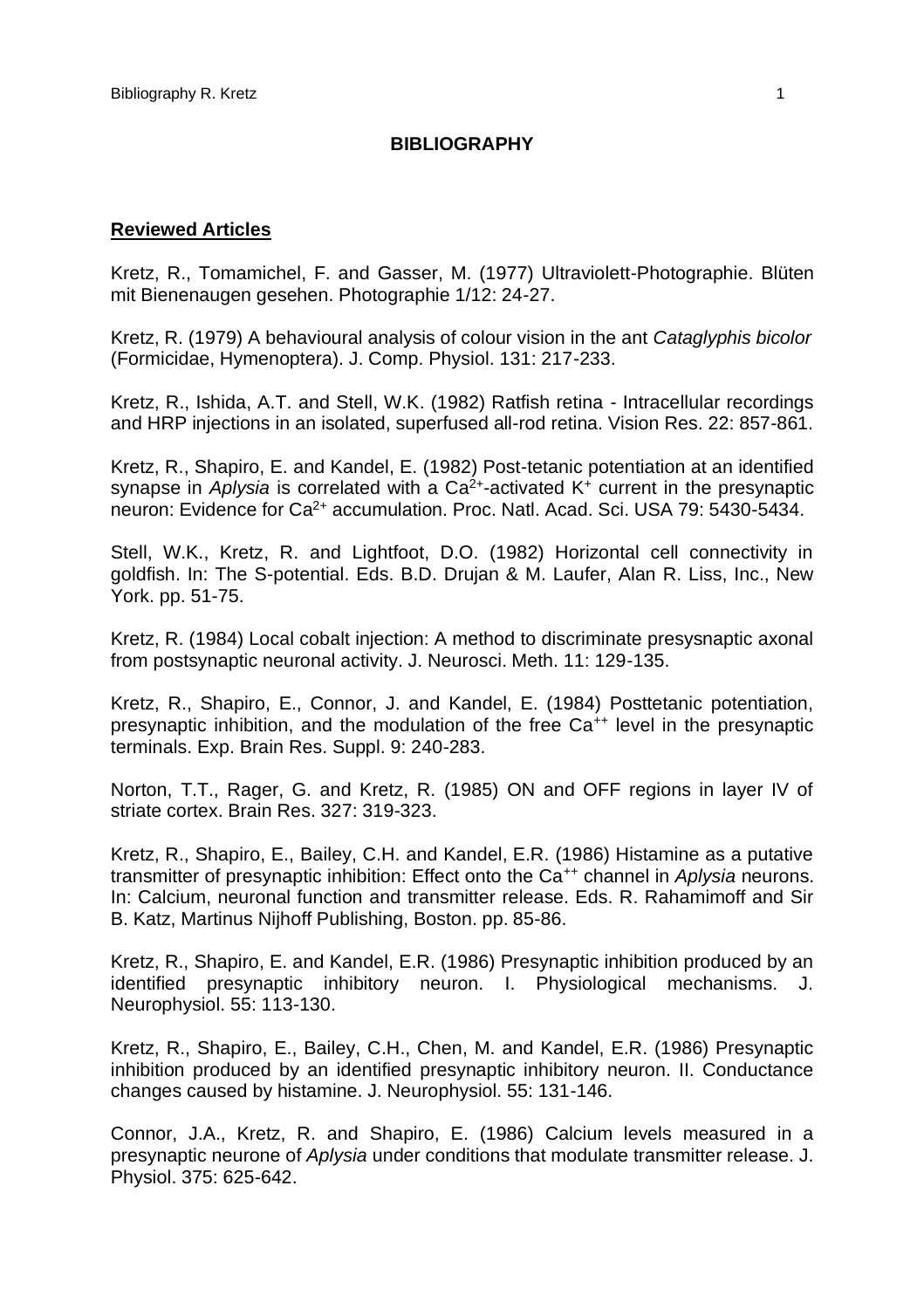Kretz, R., Rager, G. and Norton, T.T. (1986) Laminar organization of ON and OFF regions and ocular dominance in the striate cortex of the tree shrew *(Tupaia belangeri).* J. Comp. Neurol. 251: 135-145.

Foelix, R.F., Kretz, R. and Rager, G. (1987) Structure and postnatal development of photoreceptors and their synapses in the retina of the tree shrew *(Tupaia belangeri).* Cell Tissue Res. 247: 287-297.

Saini, K., Kretz, R. and Rager, G. (1987) Classes of neurons in relation to the laminar organization of the lateral geniculate nucleus in the tree shrew, *Tupaia belangeri.* J. Comp. Neurol. 259: 31-47.

Pritzel, M., Kretz, R. and Rager, G. (1988) Callosal projections between areas 17 in the adult tree shrew *(Tupaia belangeri).* Exp. Brain Res. 72: 481-493.

Kretz, R. and Rager, G. (1990) Postnatal development of interhemispheric connections of the primary visual cortex in *Tupaia*. Verh. Anat. Ges. 83 (Anat. Anz. Suppl. 166): 185-186.

Kretz, R. and Rager, G. (1990) Reciprocal heterotopic callosal connections between the two striate areas in *Tupaia*. Exp. Brain Res. 82: 271-278.

Ungersböck, A., Kretz, R. and Rager, G. (1991) Synaptogenesis in the primary visual cortex of the tree shrew *(Tupaia belangeri).* J. Comp. Neurol. 308: 491-504.

Kretz, R. and Rager, G. (1992) Postnatal development of area 17 callosal connections in *Tupaia*. J. Comp. Neurol. 326: 217-228.

Flügge, G., Fuchs, E. and Kretz, R. (1993) Postnatal development of  ${}^{3}$ H-rauwolscine binding sites in the dorsal lateral geniculate nucleus and the striate cortex of the tree shrew *(Tupaia belangeri).* Anat. Embryol. 187: 99-106.

Bosking, W.H., Kretz, R., Pucak, M.L. and Fitzpatrick, D. (2000) Functional specificity of callosal connections in tree shrew striate cortex. J. Neurosci. 20(6): 2346-2359.

Lehmann, C., Herdener, M., Esposito, F., Hubl, D., di Salle, F., Scheffler, K., Bach, D.R., Federspiel, A., Kretz, R., Dierks, T. and Seifritz, E. (2006) Differential patterns of multisensory interactions in core and belt areas of human auditory cortex. Neuroimage 31(1): 294-300.

Drenhaus, U., Rager, G., Eggli, P. and Kretz, R. (2006) On the postnatal development of the striate cortex (V1) in the tree shrew *(Tupaia belangeri)*. Europ. J. Neurosci. 24 (2): 479-490.

Lehmann, C., Herdener M., Schneider, P., Federspiel, A., Bach, D.R., Esposito, F., di Salle, F., Scheffler, K., Kretz, R., Dierks, T. and Seifritz, E. (2007) Dissociated lateralization of transient and sustained blood oxygen level-dependent signal components in human primary auditory cortex. Neuroimage 34(4): 1637-1642.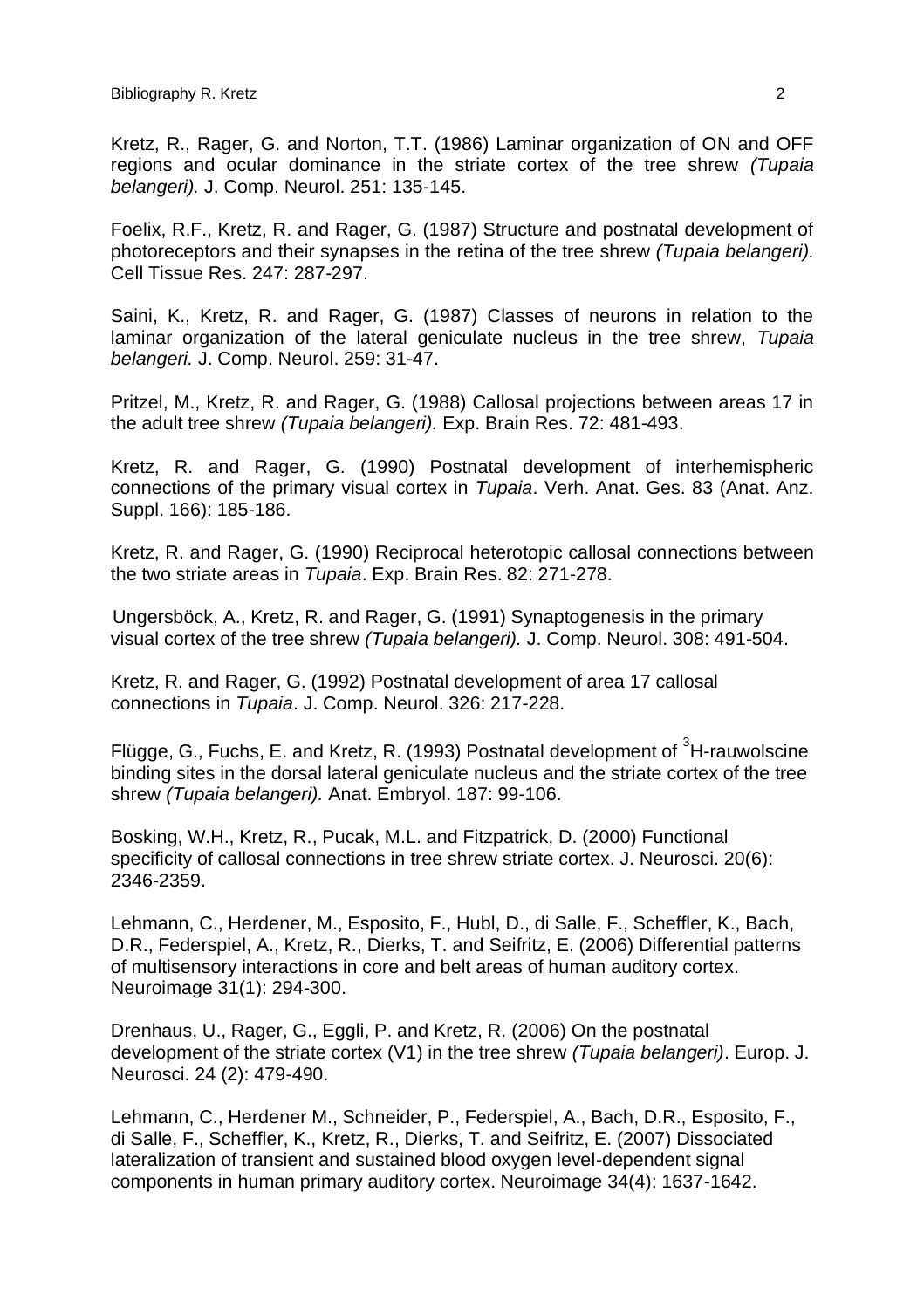Poveda, A. and Kretz, R. (2009) c-Fos expression in the visual system of the tree shrew *(Tupaia belangeri).* J. Chem. Neuroanatomy 37: 214-228.

Veit, J., Bhattacharyya, A., Kretz, R. and Rainer, G. (2011) Neural response dynamics of spiking and local field potential activity depend on CRT monitor refresh rate in the tree shrew primary visual cortex. J. Neurophysiol. 106(5): 2303-2313.

Petruzziello, F., Fouillen, L., Wadensten, H., Kretz, R., Andren, PE., Rainer, G. and Zhang, X. (2012) Extensive characterization of *Tupaia belangeri* neuropeptidome using an integrated mass spectrometric approach. J. Proteome Res. 11(2): 886-896.

Ranc, V., Petruzziello, F., Kretz, R., Argandona, E.G., Zhang, X. and Rainer, G. (2012) Broad chracterization of endogenous peptides in the tree shrew visual system. J. Proteomics 75(9): 2526-2535.

Bhattacharyya, A., Biessmann, F., Veit, J., Kretz, R. and Rainer, G. (2012) Functional and laminar dissociations between muscarinic and nicotinic cholinergic neuromodulation in the tree shrew primary visual cortex. Eur. J. Neurosci. 35(8):1270-1280.

Falasca, S., Petruzziello, F., Kretz, R., Rainer, G. and Zhang, X. (2012) Analysis of Multiple Quaternary Ammonium Compounds in the Brain Using Tandem Capillary Column Separation and High Resolution Mass Spectrometric Detection. J. Chromatogr. A. 1241: 46-51.

Fouillen, L., Petruzziello, F.,Veit, J., Bhattacharyya, A., Kretz, R., Rainer, G. and Zhang, X. (2013) Neuropeptide alterations in the tree shrew hypothalamus during volatile anesthesia. J. Proteomics 80: 311-319.

Albéri, L., Lintas, A., Kretz, R., Schwaller, B. and Villa, A.E.P. (2013) The calciumbinding protein parvalbumin modulates the firing 1 properties of the reticular thalamic nucleus bursting neurons. J. Neurophysiol. 109: 2827-2841.

Bhattacharyya, A., Veit, J., Kretz, R., Bondar, I. and Rainer, G. (2013) Basal forebrain activation controls contrast sensitivity in primary visual cortex. BMC Neuroscience 2013 14:55.

Veit, J., Bhattacharyya, A., Kretz, R. and Rainer, G. (2013) On the Relation between Receptive Field Structure and Stimulus Selectivity in the Tree Shrew Primary Visual Cortex. Cerebral Cortex 24(10): 2761-71.

Falasca, S., Ranc, V., Petruzziello, F., Khani, A., Kretz, R., Zhang, X. and Rainer, G. (2014) Altered neurochemical levels in the rat brain following chronic nicotine treatment. J. Chem. Neuroanat. Sep; 59-60: 29-35.

Brai, E., Marathe, S., Zentilin, L., Giacca, M., Nimpf, J., Kretz, R., Scotti, A. and Alberi, L. (2014) Notch1 activity in the olfactory bulb is odour-dependent and contributes to olfactory behaviour. Europ. J. Neurosci. Sep 19.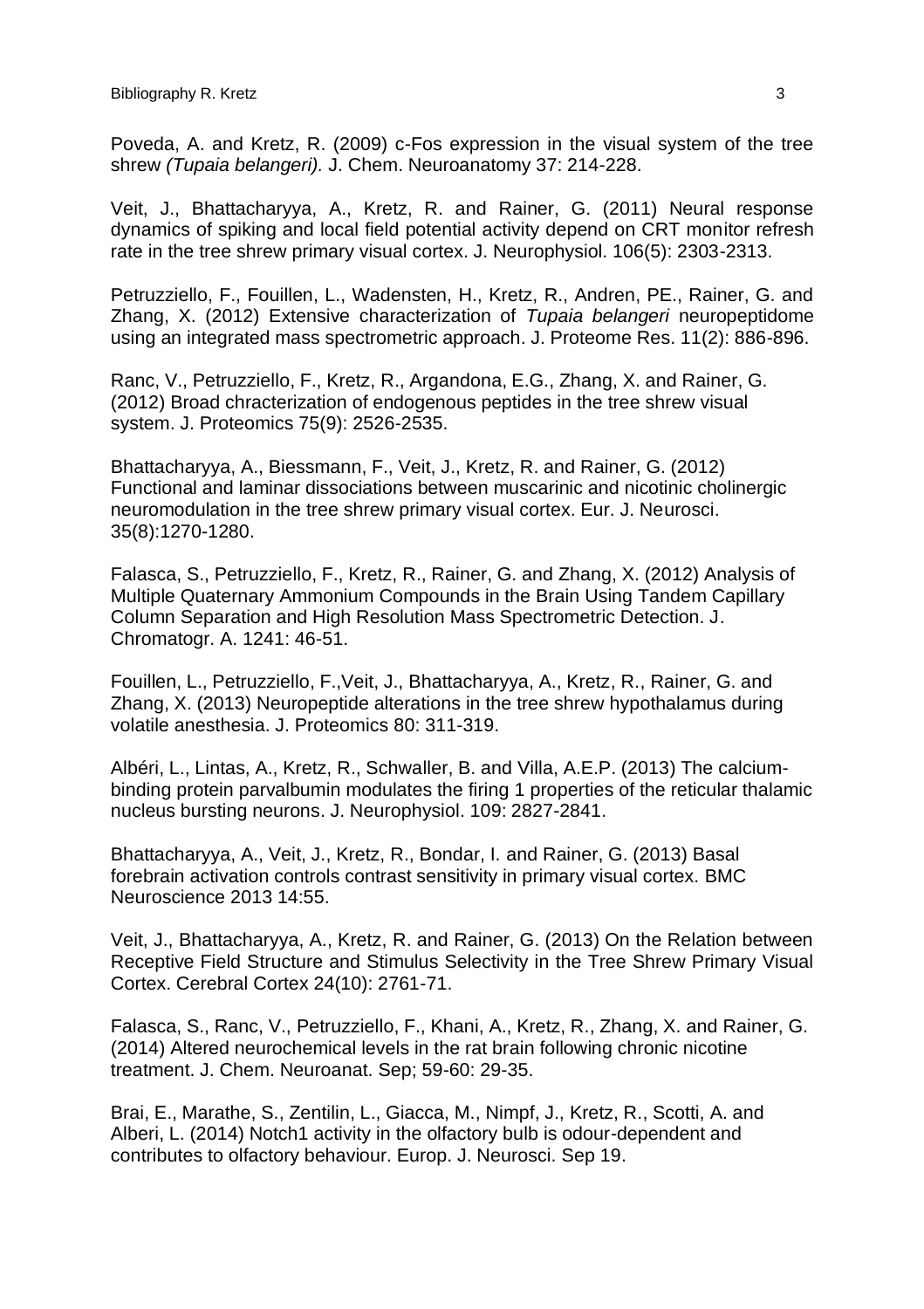# **Non-reviewed Articles**

Kretz, R. (1974) John Lubbock, ein grosser Biologe des vergangenen Jahrhunderts. Neue Zürcher Zeitung, Forschung und Technik: Nr. 441.

Kretz, R. (1975) Verhaltensgenetik. Neue Zürcher Zeitung, Forschung und Technik: Nr. 150.

Kretz, R. (1976) Blütenökologie. Neue Zürcher Zeitung, Forschung und Technik: Nr. 144.

Kretz, R. (1980) Neurobiologie der Netzhaut. Neue Zürcher Zeitung, Forschung und Technik: Nr. 133.

Kretz, R. (1981) Wie Nervensignale übertragen werden. Bestätigung der Ein-Vesikel-Theorie. Neue Zürcher Zeitung, Forschung und Technik: Nr. 82.

Kretz, R. (1993) Lernen auf molekularer Ebene. Universitas Friburgensis 3: 21-24.

Kretz, R. (1993) Sehen: Das visuelle System. Universitas Friburgensis 3: 25-26.

Kretz, R. (1995) Lernen und Moleküle. Universitas Friburgensis 3: 42-44.

Kretz, R. (1996) Geheimnis des Kurz- und Langzeitgedächtnisses: Lernen und Moleküle. SMM 46: 98-101.

# **Books**

Kretz, R. (1973) Verhaltensphysiologische Bestimmung der spektralen Empfindlichkeit bei *Cataglyphis bicolor FABR.* (Formicidae, Hymenoptera). Diplomarbeit, Universität Zürich.

Kretz, R. (1977) Verhaltensphysiologische Analyse des Farbensehens der Ameise *Cataglyphis bicolor* (Formicidae, Hymenoptera). Dissertation, Universität Zürich.

Kretz, R. (1987) Neural mechanisms underlying short-term synaptic plasticity: Ca<sup>2+</sup> current modulation and intracellular  $Ca<sup>2+</sup>$  accumulation. Habilitation thesis.

# **Abstracts**

Kretz, R. (1977) Verhaltensversuche zum Farbensehen der Ameise *Cataglyphis bicolor* (Formicidae, Hymenoptera). Verh. Dtsch. Zool. Ges. 1977: 237.

Kretz, R., Shapiro, E. and Kandel, E. (1980) Specific ionic currents underlying posttetanic potentiation in *Aplysia.* Soc. Neurosci. Abstr. 6: 602.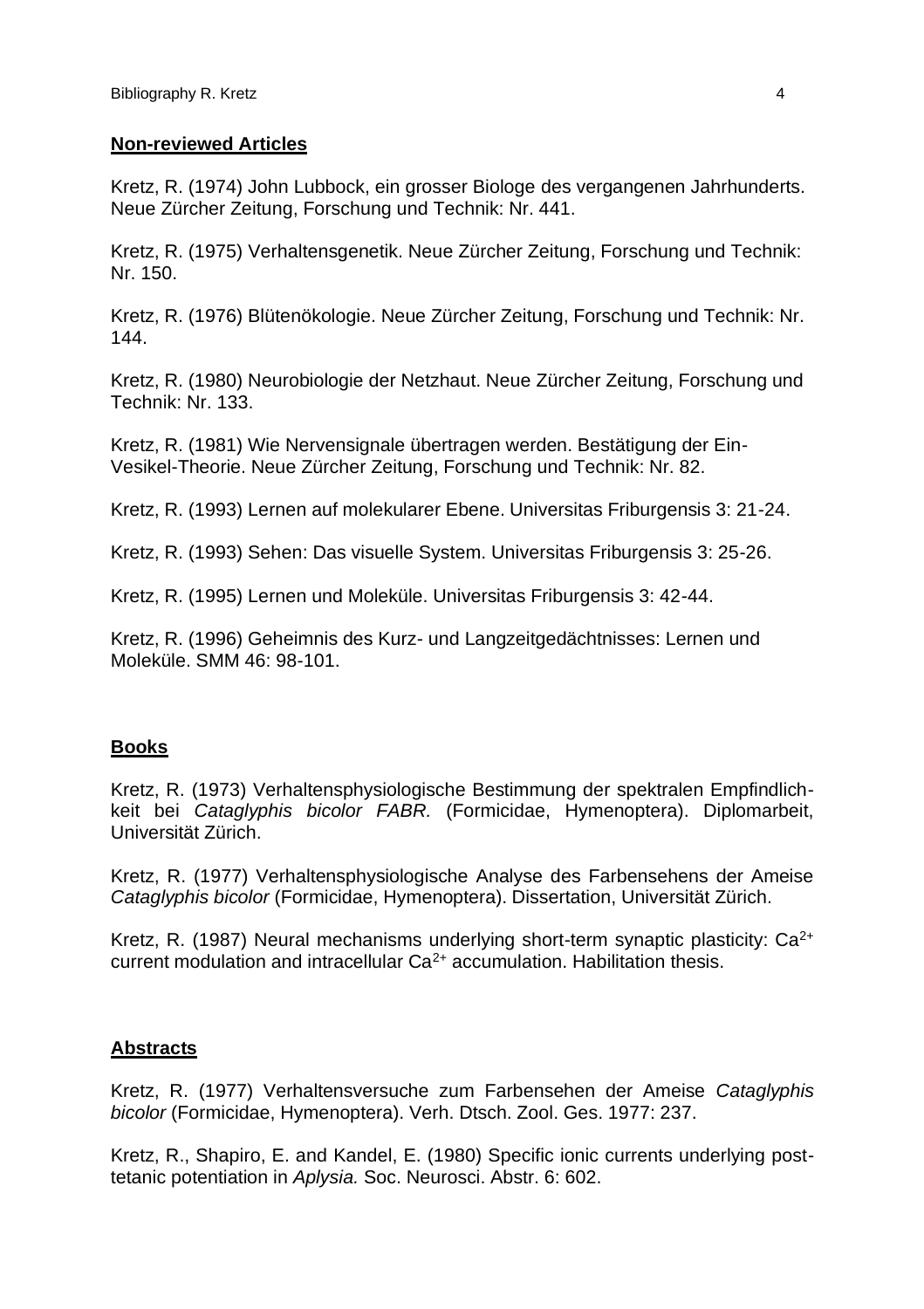Kretz, R., Shapiro, E. and Kandel, E. (1981) Direct evidence that Ca<sup>++</sup> accumulation mediates post-tetanic potentiation in *Aplysia.* Soc. Neurosci. Abstr. 7: 836.

Kretz, R., Shapiro, E. and Kandel, E. (1982) Post-tetanic potentiation in *Aplysia:*  Direct evidence for Ca<sup>++</sup> accumulation. Neurosci. Suppl. 7: 122.

Shapiro, E., Kretz, R. and Kandel, E. (1982) Specific synaptic current underlying presynaptic inhibition in *Aplysia.* Neurosci. Suppl. 7: 191.

Kretz, R., Shapiro, E. and Kandel, E. (1982) Presynaptic Ca<sup>++</sup> accumulation mediates post-tetanic potentiation in *Aplysia.* Neurosci. Lett. Suppl. 10: 273.

Kretz, R., Rager, G. and Norton, T. (1983) Functional organization of the tree shrew striate cortex. Experientia 39: 636-637.

Norton, T.T., Kretz, R. and Rager, G. (1983) ON and OFF regions in layer IV of the tree shrew striate cortex. Invest. Ophthalmol. Vis. Sci. Suppl. 24: 265.

Bailey, C.H., Chen, M., Kretz, R. and Shapiro, E. (1983) Morphology and pharmacology of presynaptic inhibition mediated by putative histaminergic neurons in *Aplysia*. Soc. Neurosci. Abstr. 9: 1025.

Shapiro, E., Connor, J. and Kretz, R. (1983) Presynaptic Ca<sup>++</sup> accumulation is the mechanism of post-tetanic potentiation in Aplysia: Evidence from the Ca<sup>++</sup>-indicator dye arsenazo III. Soc. Neurosci. Abstr. 9: 1051.

Kretz, R., Rager, G. and Norton, T. (1984) Functional architecture of the striate cortex in *Tupaia.* Acta Anat. 120: 243.

Kretz, R., Pritzel, M. and Rager, G. (1984) Callosal projections of primary visual cortex in *Tupaia.* Experientia 40: 595.

Kretz, R., Shapiro, E., Bailey, C.H. and Kandel, E. (1984) Histamine as a putative transmitter of presynaptic inhibition: Effect onto the Ca<sup>++</sup> channel in *Aplysia* neurons. In: International Union of Physiological Sciences Abstract Book: p. 126.

Kretz, R., Rager, G. and Norton, T. (1984) Lamination of the striate cortex in *Tupaia:*  ON and OFF regions. In: International Union of Physiological Sciences Abstract Book: p. 231.

Rager, G., Pritzel, M. and Kretz, R. (1984) Interhemispheric connections of area 17 in adult tree shrews *(Tupaia belangeri).* Soc. Neurosci. Abstr. 10: 801.

Foelix, R., Kretz, R. and Rager, G. (1985) Postnatal development of the retina in the tree shrew *(Tupaia belangeri).* Experientia 41: 774.

Saini, K., Kretz, R. and Rager, G. (1985) Classes of neurons in the dorsal lateral geniculate nucleus of the tree shrew, *Tupaia belangeri.* Experientia 41: 776.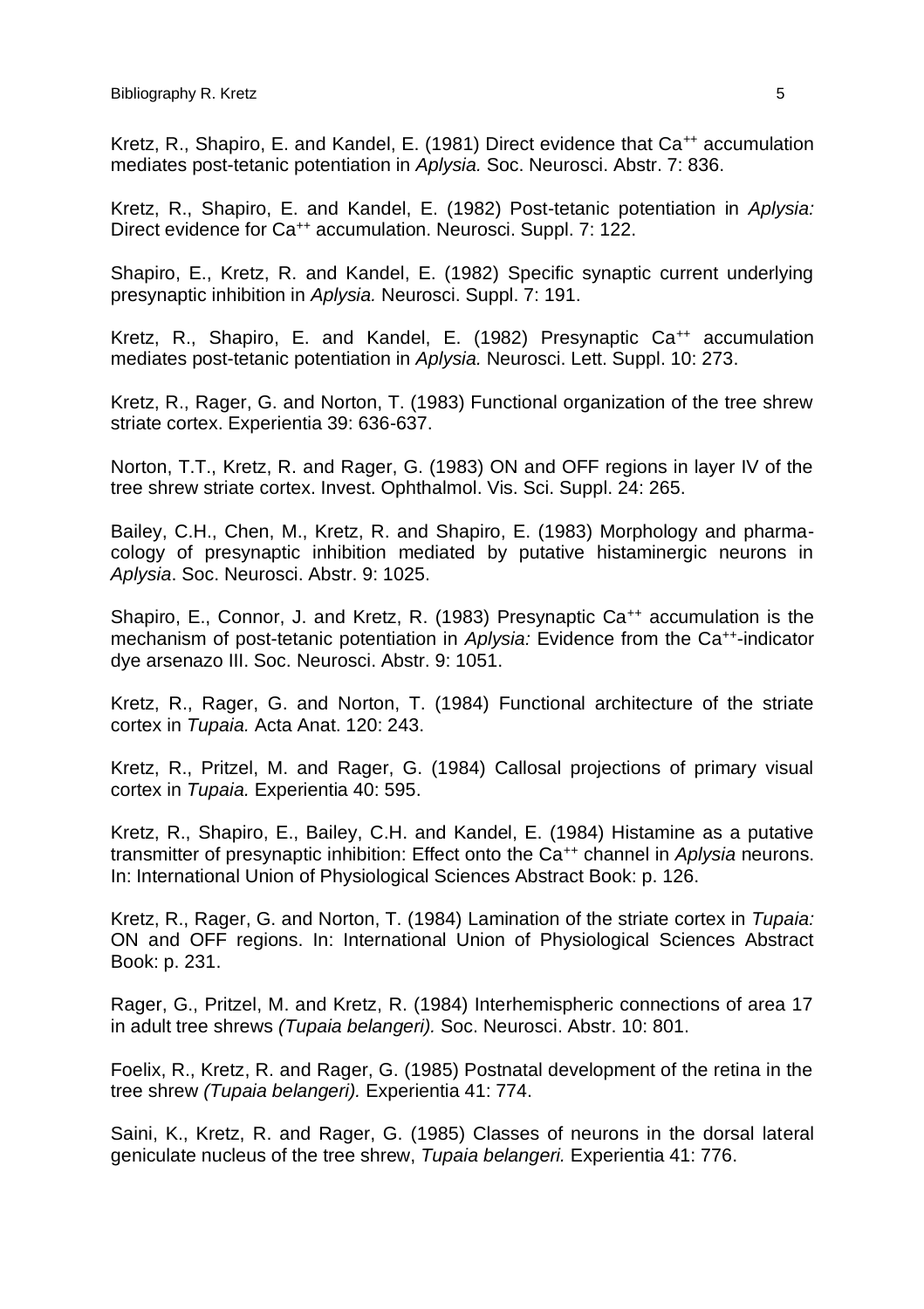Kretz, R., Pritzel, M. and Rager, G. (1985) Area 17 callosal projections in the adult tree shrew *(Tupaia belangeri).* Experientia 41: 1216-1217.

Foelix, R., Kretz, R. and Rager, G. (1986) Postnatal development of photoreceptors in the retina of *Tupaia belangeri.* Acta Anat.125: 280.

Kretz, R., Saini, K. and Rager, G. (1987) ON and OFF channels in the geniculostriate pathway of *Tupaia:* A single-unit study. Acta Anat. 128: 341.

Kretz, R. and Rager, G. (1987) Postnatal development of area 17 callosal connections in *Tupaia belangeri.* Experientia 43: 652.

Kretz, R. and Rager, G. (1987) Interhemispheric connections of area 17 in *Tupaia belangeri:* Postnatal Development. In: New frontiers in brain research. Eds. N. Elsner & O. Creutzfeldt, Thieme Verlag, Stuttgart. No. 175.

Kretz, R. and Rager, G. (1988) ON and OFF lamination in the retino-geniculo-striate pathway of *Tupaia:* A parametric study. Experientia 44: A71.

Drenhaus, U., Rager, G. and Kretz, R. (1988) On the formation of alternating tiers in the optic chiasm of the chick embryo. Europ. J. Neurosci. Suppl. 1: 36.

Kretz, R. and Rager, G. (1988) Postnatal development of interhemispheric connections of the primary visual cortex in *Tupaia.* Anat. Ges. Abstr. Vol. 83: 148.

Shapiro, E. and Kretz, R. (1988) The effects of membrane potential and activity pattern on presynaptic function. In: Cell and molecular neurobiology of *Aplysia.* Cold Spring Harbor, New York: p. 18.

Saini, K., Kretz, R. and Rager, G. (1989) Development of lamination in the lateral geniculate nucleus of *Tupaia.* Experientia 45: A11.

Kretz, R. and Rager, G. (1989) Reciprocal heterotopic callosal projections in area 17 of *Tupaia belangeri.* Experientia 45: A13.

Kretz, R., Saini, K. and Rager, G. (1989) Spectral interactions in the visual system of *Tupaia.* Experientia 45: A14.

Kretz, R. and Rager, G. (1989) Visual system of the tree shrew: Reciprocal heterotopic callosal connections. In: Dynamics and plasticity in neuronal systems. Eds. N. Elsner & W. Singer, Thieme Verlag, Stuttgart. No. 343.

Kretz, R., Saini, K. and Rager, G. (1989) Visual system of the tree shrew: Spectral interactions. In: Dynamics and plasticity in neuronal systems. Eds. N. Elsner & W. Singer, Thieme Verlag, Stuttgart. No. 344.

Ungersböck, A., Kretz, R. and Rager, G. (1990) Development of synapses in area 17 of the tree shrew, *Tupaia belangeri.* Acta Anat. 137: 292.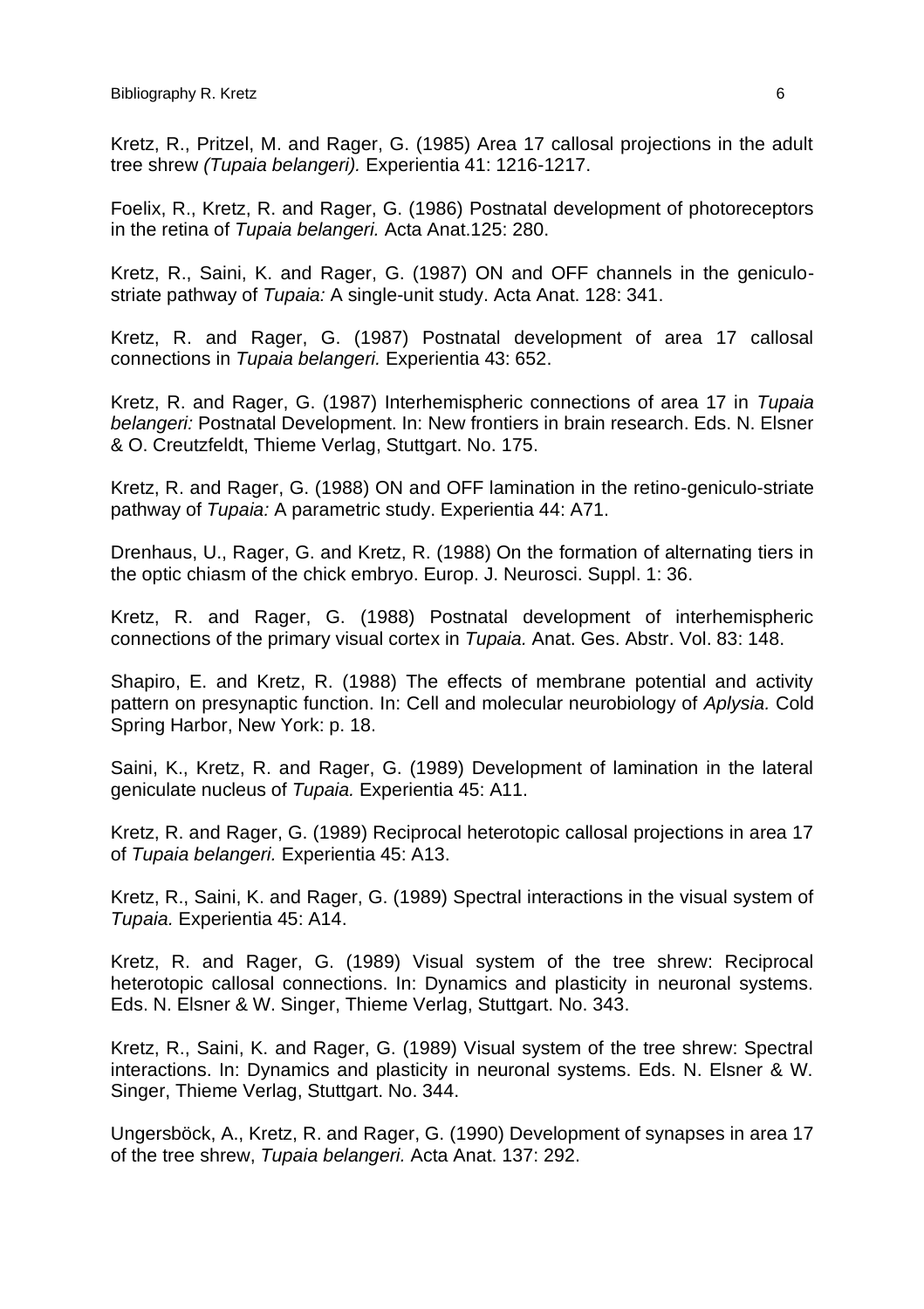Kretz, R. and Rager, G. (1990) Histochemical localization of cytochrome oxidase activity in the visual cortex of *Tupaia belangeri:* Selective inactivation of the ON and OFF retinal inputs. In: Brain - Perception - Cognition. Eds. N. Elsner & G. Roth, Thieme Verlag, Stuttgart. No. 254.

Kretz, R., Frei, B. and Rager, G. (1991) Cytochrome oxidase activity in the striate cortex of *Tupaia*. Acta Anat. 140: 196.

Simeonova, S., Kretz, R. and Rager, G. (1991) Lageentwicklung des primären visuellen Cortex bei *Tupaia*. Acta Anat. 140: 199.

Kretz, R., Nay, P., Ettlin, D. and Rager, G. (1992) Topography of retinogeniculate fibres in tree shrews. Experientia 48: A87.

Kretz, R., Nay, P. and Rager, G. (1992) Topographic organization of the retinogeniculate fiber pathway in the tree shrew. In: Rhythmogenesis in neurons and networks. Eds. N. Elsner & D.W. Richter, Thieme Verlag, Stuttgart. No. 474.

Kretz, R., Nay, P. and Rager, G. (1992) The dorsal lateral geniculate nucleus and its connections to the parabigeminal nucleus in *Tupaia*. In: Rhythmogenesis in neurons and networks. Eds. N. Elsner & D.W. Richter, Thieme Verlag, Stuttgart. No. 475.

Kretz, R., Nay, P. and Rager, G. (1992) Laminar organization of the geniculostriate projection in the tree shrew. In: Rhythmogenesis in neurons and networks. Eds. N. Elsner & D.W. Richter, Thieme Verlag, Stuttgart. No. 476.

Kretz, R., Nay, P. and Rager, G. (1992) The dorsal lateral geniculate nucleus and its connections in *Tupaia.* Acta Anat. 145: 446.

Kretz, R., Nay, P. and Rager, G. (1992) Topographic organization of the retinogeniculate pathway in *Tupaia.* Acta Anat. 145: 447.

Kretz, R., Nay, P. and Rager, G. (1993) Structural organization of the geniculostriate pathway in the tree shrew. Experientia 49: A79.

Kretz, R. and Rager, G. (1994) Topographic organization of the parabigeminal nucleus in *Tupaia*. In: Annual Meeting of the Society of Anatomy, Histology and Embryology Abstract Book: No. 9.

Kretz, R. and Rager, G. (1995) The parabigeminal nucleus: Topographic organization in *Tupaia*. In: Second Swiss Poster Meeting on Basic and Clinical Neuroscience Abstract Book: No. 51.

Kretz, R., Mooser, F. and Rager, G. (1995) Callosal connections in *Tupaia*: Functional aspects. In: Göttingen Neurobiology Report 1995. Eds. N. Elsner and R. Menzel, Thieme Verlag, Stuttgart. No. 497.

Rager, G. and Kretz, R. (1995) Parabigeminal nucleus in *Tupaia*: Topographic organization. In: Göttingen Neurobiology Report 1995. Eds. N. Elsner and R. Menzel, Thieme Verlag, Stuttgart. No. 498.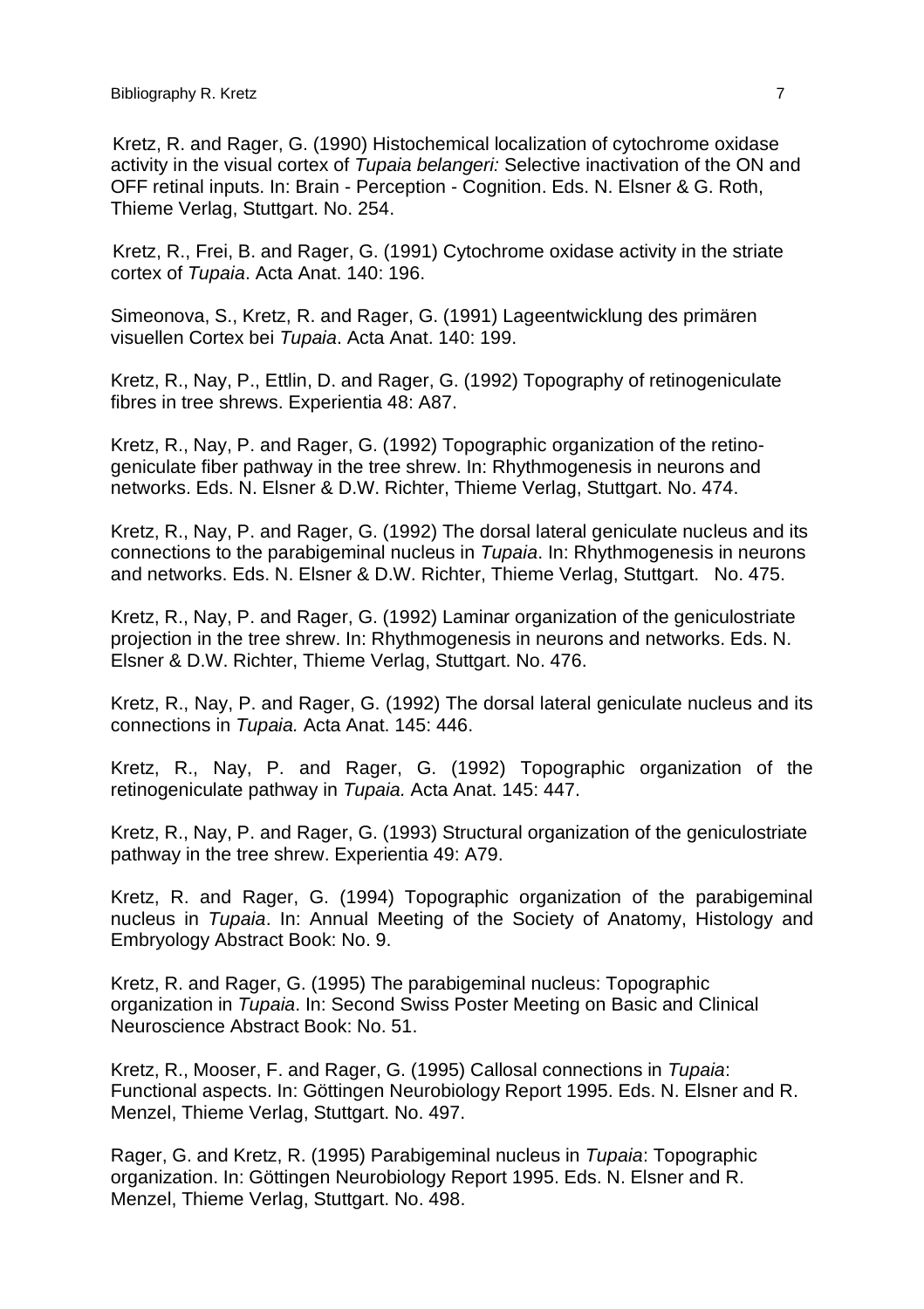Kretz, R. and Rager, G. (1995) The parabigeminal nucleus and its topographic organization. Experientia 51: A82.

Kretz, R., Mooser, F., and Rager, G. (1995) Functional consequences of visual callosal connections in *Tupaia*. Experientia 51: A83.

Kretz, R., Mooser, F. and Rager, G. (1995) Functional aspects of callosal connections in *Tupaia*. In: Annual Meeting of the Society of Anatomy, Histology and Embryology Abstract Book: No. 6.

Kretz, R., Mooser, F. and Rager, G. (1996) Functional aspects of callosal connections in tree shrews. In: Third Swiss Poster Meeting on Basic and Clinical Neuro-science Abstract Book: No. 06.12.

Lingenhoele, J.G., Bankoul, S., Kretz, R. and Rager, G. (1996) Organization of retinal fibers on the anterior pole of the optic tectum in the chick: A 14C-Deoxyglucose and tracer study. In: Third Swiss Poster Meeting on Basic and Clinical Neuroscience Abstract Book: No. 06.19.

Kretz, R., Mooser, F. and Rager, G. (1996) Functional aspects of callosal connections in *Tupaia belangeri.* Europ. J. Physiol. Suppl. 431: R58.

Mooser, F., Kretz, R. and Rager, G. (1996) Functional aspects of callosal connections in the tree shrew. Experientia 52: A71.

Lingenhoele, J.G., Bankoul, S., Kretz, R. and Rager, G. (1996) Retinal fiber organization on the anterior pole of the optic tectum in the chick: A 14C-Deoxyglucose and tracer study. Experientia 52: A72.

Kretz, R., Mooser, F. and Rager, G. (1996) Reversible inactivation of callosal connections in *Tupaia belangeri.* In: The 2nd Meeting of European Neuroscience Abstract Book: No. 56.26, p. 104.

Mooser, F., Kretz, R. and Rager, G. (1996) Transcallosal circuitry revealed by cryoblocking in the tree shrew. In: Annual Meeting of the Society of Anatomy, Histology and Embryology Abstract Book.

Mooser, F., Kretz, R. and Rager, G. (1997) Callosal connections revealed by cryoblocking in the tree shrew *(Tupaia belangeri).* In: Second Annual Meeting of the Swiss Society for Neuroscience Abstract Book: No. 06.08.

Kretz, R., Bosking, W.H. and Fitzpatrick, D. (1998) Ipsilateral visual field representation in *Tupaia* striate cortex: Optical imaging and electrophysiology. In: Göttingen Neurobiology Report 1998. Eds. N. Elsner and R. Wehner, Thieme Verlag, Stuttgart. No. 479.

Mooser, F., Kretz, R. and Rager, G. (1998) Functional properties of callosal neurons in the tree shrew *(Tupaia belangeri).* Europ. J. Neurosci. 10; Suppl. 10, 233.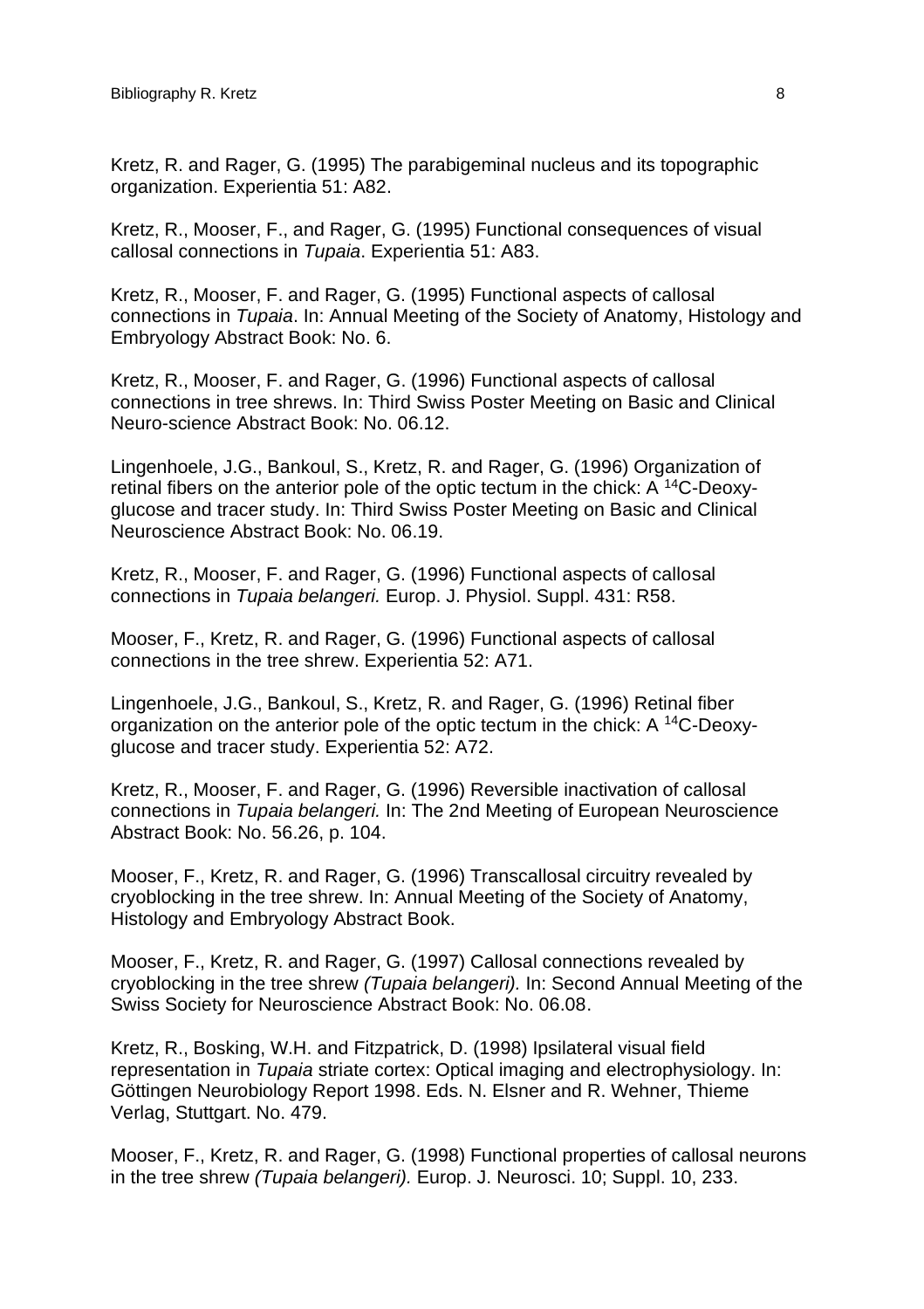Kretz, R., Bosking, W.H. and Fitzpatrick, D. (1998) Ipsilateral visual field representation in *Tupaia* striate cortex. In: Annual Meeting of the Society of Anatomy, Histology and Embryology Abstract Book.

Bosking, W.H., Kretz, R. and Fitzpatrick, D. (1998) Ipsilateral visual field representation and visuotopic specificity of callosal connections in tree shrew striate cortex. Soc. Neurosci. Abstr. 24: 1755.

Kretz, R., Bosking, W.H. and Fitzpatrick, D. (1999) Ipsilateral visual field representation in V1. In: Fourth Annual Meeting of the Swiss Society for Neuroscience Abstract Book: No. 08.14.

Brügger, B. and Kretz, R. (2001) Of satellites and microscopes. In: Annual Meeting of the Society of Anatomy, Histology and Embryology Abstract Book.

Brügger, B. and Kretz, R. (2002) Location of the central area determined on the basis of the blood vessel pattern in the retinal wholemount preparation of *Tupaia belangeri*. In: Annual Meeting of the Swiss Society for Neuroscience Abstract Book: No. E-3, p. 31.

Kretz, R. (2002) Gibt es eine Repräsentation des ipsilateralen Gesichtsfeldes in V1? In: Annual Meeting of the Society of Anatomy, Histology and Embryology Abstract Book p. 5.

Kretz, R., Bosking, W.H. and Fitzpatrick, D. (2002) Ipsilateral visual field representation in V1 of the tree shrew. In: Annual Meeting of the Society of Anatomy, Histology and Embryology Abstract Book p. 16.

Kretz, R., Drenhaus, U., and Rager, G. (2004) Developmental alterations of the optic tectum influence the precision of the retinotectal projection in the chick embryo. In: Annual Meeting of the Swiss Society for Neuroscience Abstract Book: No. A-47, p. 16.

Drenhaus, U., Kretz, R., and Rager, G. (2004) Specificity and precision of the chick retinotectal projection during the period of developmental alterations of the optic tectum. In: Annual Meeting of the Union of the Swiss Societies for Experimental Biology Abstract Book: No. P-075, p. 59.

Kretz, R., Eggli, P., Rager, G., and Drenhaus, U. (2005) Postnatal development of the primary visual cortex in the tree shrew (*Tupaia belangeri*). In: Annual Meeting of the Swiss Society for Neuroscience and the Union of the Swiss Societies for Experimental Biology Abstract Book: No. P160, p. 134.

Lehmann, C., Herdener, M., Esposito, F., Hubl, D., Di Salle, F., Scheffler, K., Bach, D., Kretz, R., Dierks, T., and Seifritz, E. (2005) Hierarchical modulation of crossmodal interaction in human auditory cortex. Annual Workshop of the BENEFRI program in Neuroscience, universities of Fribourg and Bern.

Drenhaus, U., Kretz, R., Rager, G., and Eggli, P. (2005) Developmental changes of the area striata in the tree shrew (*Tupaia belangeri*): 3-dimensional reconstructions.